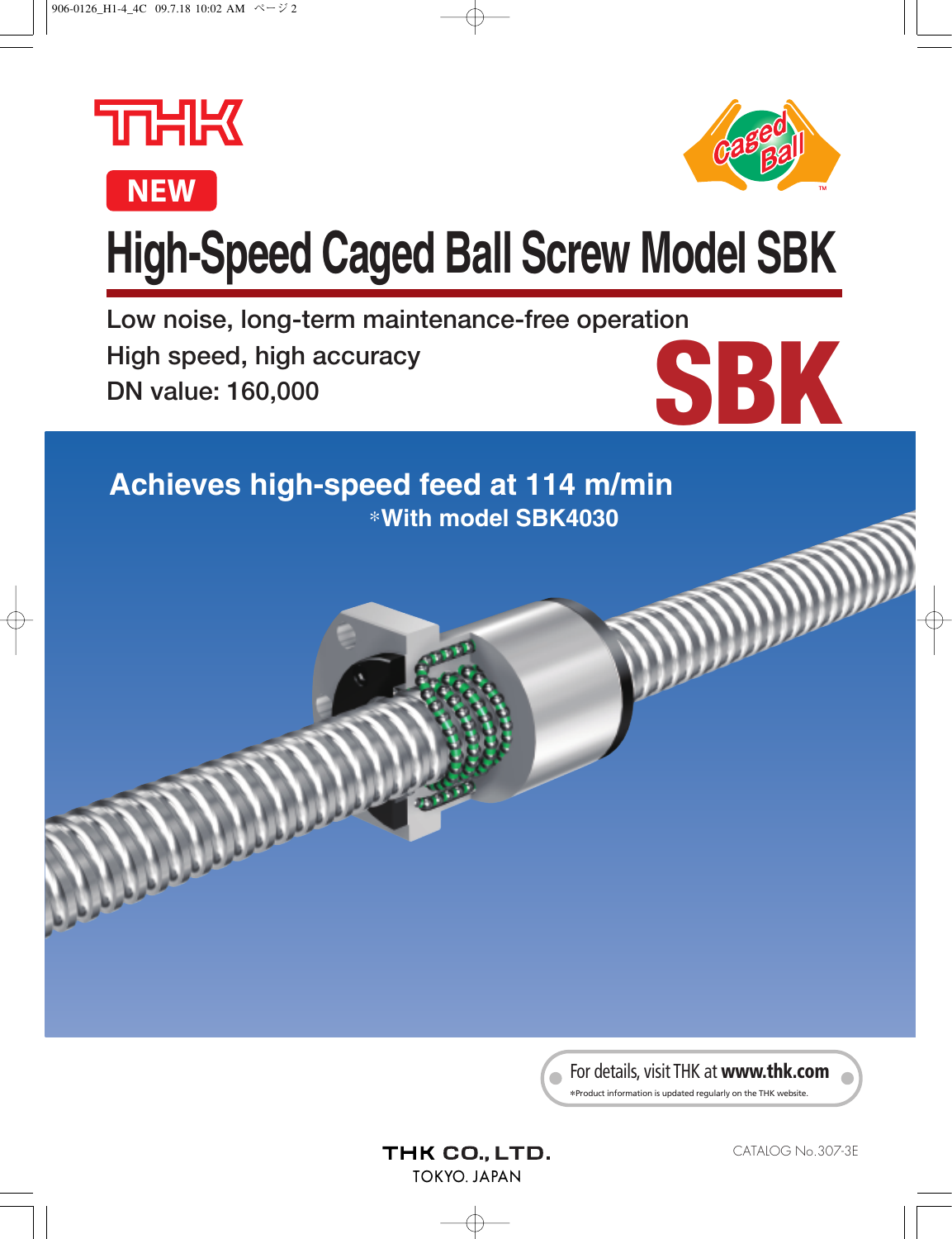# **High-Speed Caged Ball Screw**



### **Stress-free, ideal circulation structure**



# **Structure**

With High-Speed Caged Ball Screw model SBK, balls are evenly spaced by a ball cage to eliminate collision and friction between the balls and ensure a high level of grease retention. As a result, low noise, low torque fluctuation and long-term maintenance-free operation are achieved.

In addition, this model has an ideal circulation structure where balls are picked up at the tangential direction (Fig. 2), thus to achieve a DN value\* of 160,000 (\* DN value = ball center diameter  $\times$  rotation speed per minute) in high-speed operation.

As a result of adopting a method to provide a phase difference between the two raceways of the nut, its overall ball screw nut length is shorter and its body is more compact than the double-nut type, which uses the spacer-based preloading method.

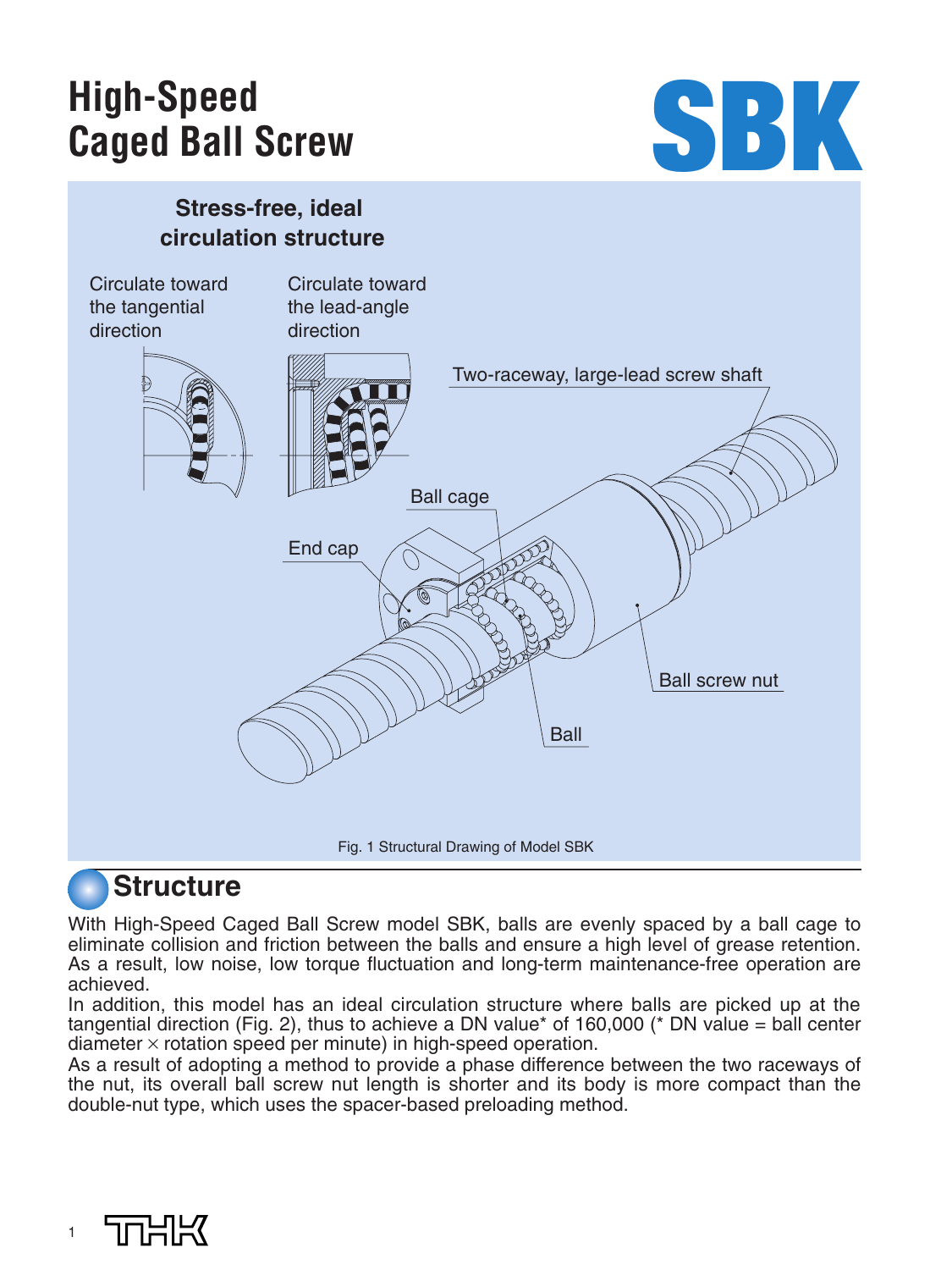**Features**

### ●**Superbly high speed**

Use of a circulation structure in which balls are picked up in the tangential direction and the lead-angle direction by end caps (Fig. 2) enables the Ball Screw to be used in high speed operation at a DN value of 160,000, thus to achieve high-speed feed 2.2 times faster than the conventional type.

### ●**Smooth motion**

Use of a ball cage eliminates friction between balls (Fig. 4) and minimizes torque fluctuation, thus allowing smooth motion to be achieved.

### ●**Long-term maintenance-free operation**

Increased grease retention through formation of grease pockets (Fig. 4) ensures long-term maintenance-free operation.

### ●**Low noise, acceptable running sound**

Use of a ball cage placed to prevent each ball from contacting the adjacent ball eliminates collision noise between the balls (Fig. 4). In addition, the circulation structure where balls are picked up at the tangential direction (Fig. 2) also contributes to eliminating collision noise generated from circulating balls and decreases a noise level.



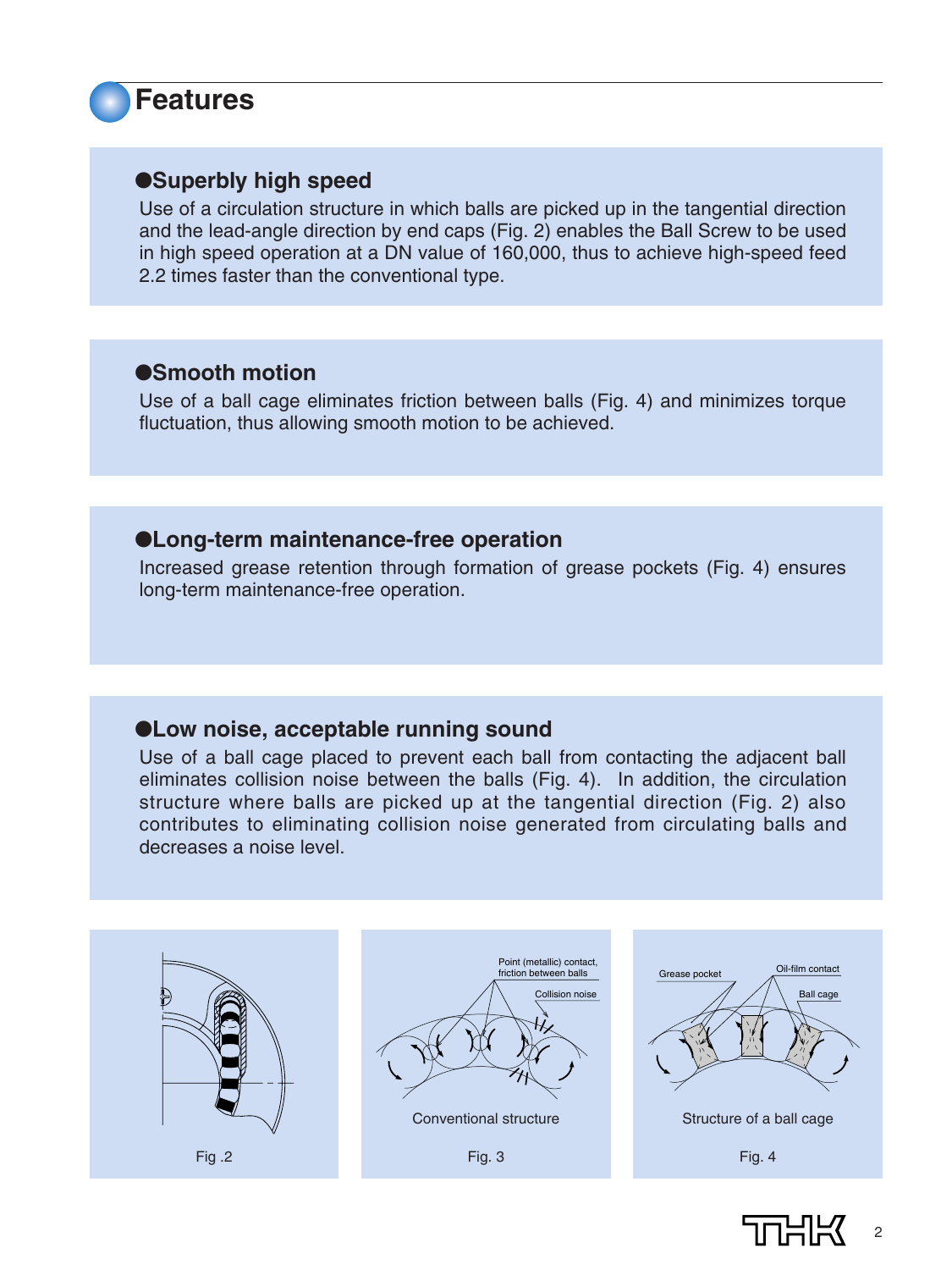### ■**Superbly high speed**

### **Conditions**

| Sample                | SBK4030-7.6                                        |
|-----------------------|----------------------------------------------------|
| <b>Rotation speed</b> | 3800(min <sup>-1</sup> ) (DN value: 160,000)       |
| <b>Stroke</b>         | 700 <sub>mm</sub>                                  |
| Load                  | 2.3kN                                              |
| Acceleration          | 1G                                                 |
| Lubrication           | Multemp HRL Grease +<br>QZ Lubricator (oil grease) |

### **Result**

Normally operates after running 7,000 km without any anomaly.

### ■**Smooth motion**

### **Conditions**

| <b>Rotation speed</b> | $60$ min <sup>-1</sup> |
|-----------------------|------------------------|
| <b>Stroke</b>         | 800 <sub>mm</sub>      |
| Lubrication           | Multemp HRL Grease     |

#### **SBK4030-7.6**



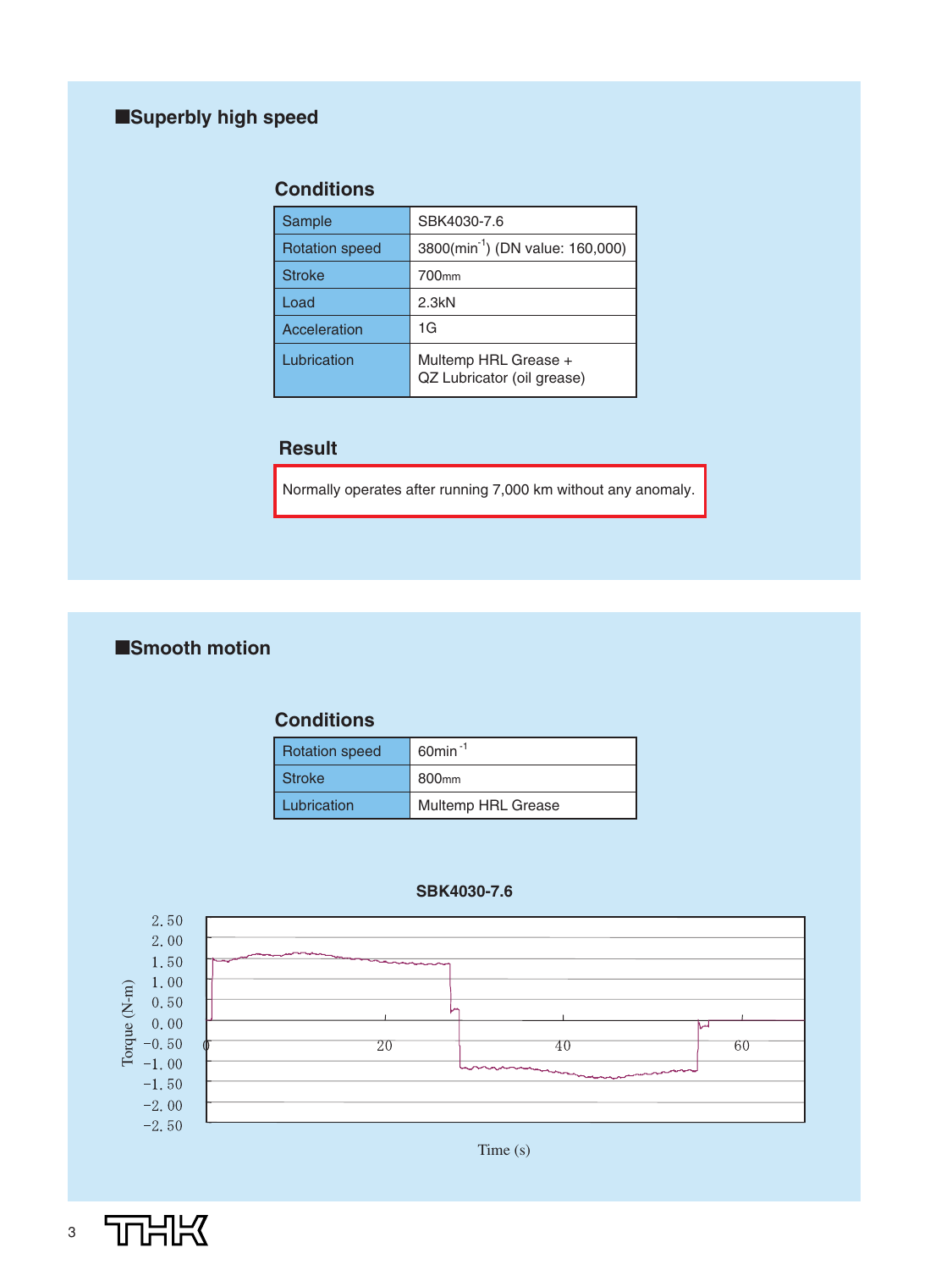

# **Accuracy Standards**

THK High-Speed Caged Ball Screw is manufactured with accuracy compliant with JISB1192 (precision Ball Screw). This model can be manufactured with up to the maximum accuracy of C0 grade. In terms of lead accuracy measurement, the lead accuracy is assured with a laser measurement machine, whose reliability is proven. For details of the standard values, see the General Catalog.

# **Static Safety Factor**

### **The basic static load rating C0a**

The basic static load rating (C<sub>0</sub>a) generally equals to the permissible axial load of a Ball Screw. Depending on the conditions, it is necessary to take into account the following static safety factor against the calculated load. When the Ball Screw is stationary or in motion, unexpected external force may be applied through an inertia caused by the impact or the start and stop.

### ■**Static safety factor**

$$
Fa_{\text{max}} = \frac{C_0a}{f_s}
$$

| Fa <sub>max</sub> | : Permissible Axial Load   | [kN]          |
|-------------------|----------------------------|---------------|
| C <sub>0</sub> a  | : Basic static load rating | [kN]          |
| $f_S$             | : Static safety factor     | (see Table 1) |

#### Table 1 Static Safety Factor (fs)

| Machine<br>using<br>the LM system | Load conditions                          | Lower<br>limit of fs. |
|-----------------------------------|------------------------------------------|-----------------------|
| General indus-                    | Without vibration or impact              | 1.0 to 3.5            |
|                                   | trial machinery With vibration or impact | 2.0 to 5.0            |
| <b>Machine tool</b>               | Without vibration or impact              | 1.0 to 4.0            |
|                                   | With vibration or impact                 | 2.5 to 7.0            |

The basic static load rating (Coa) is a static load with a constant direction and magnitude whereby the sum of the permanent deformation of the rolling element and that of the raceway on the contact area under the maximum stress is 0.0001 times the rolling element diameter. With the Ball Screw, it is defined as the axial load. (Specific values of each Ball Screw model are indicated in the specification tables for the corresponding model number.)

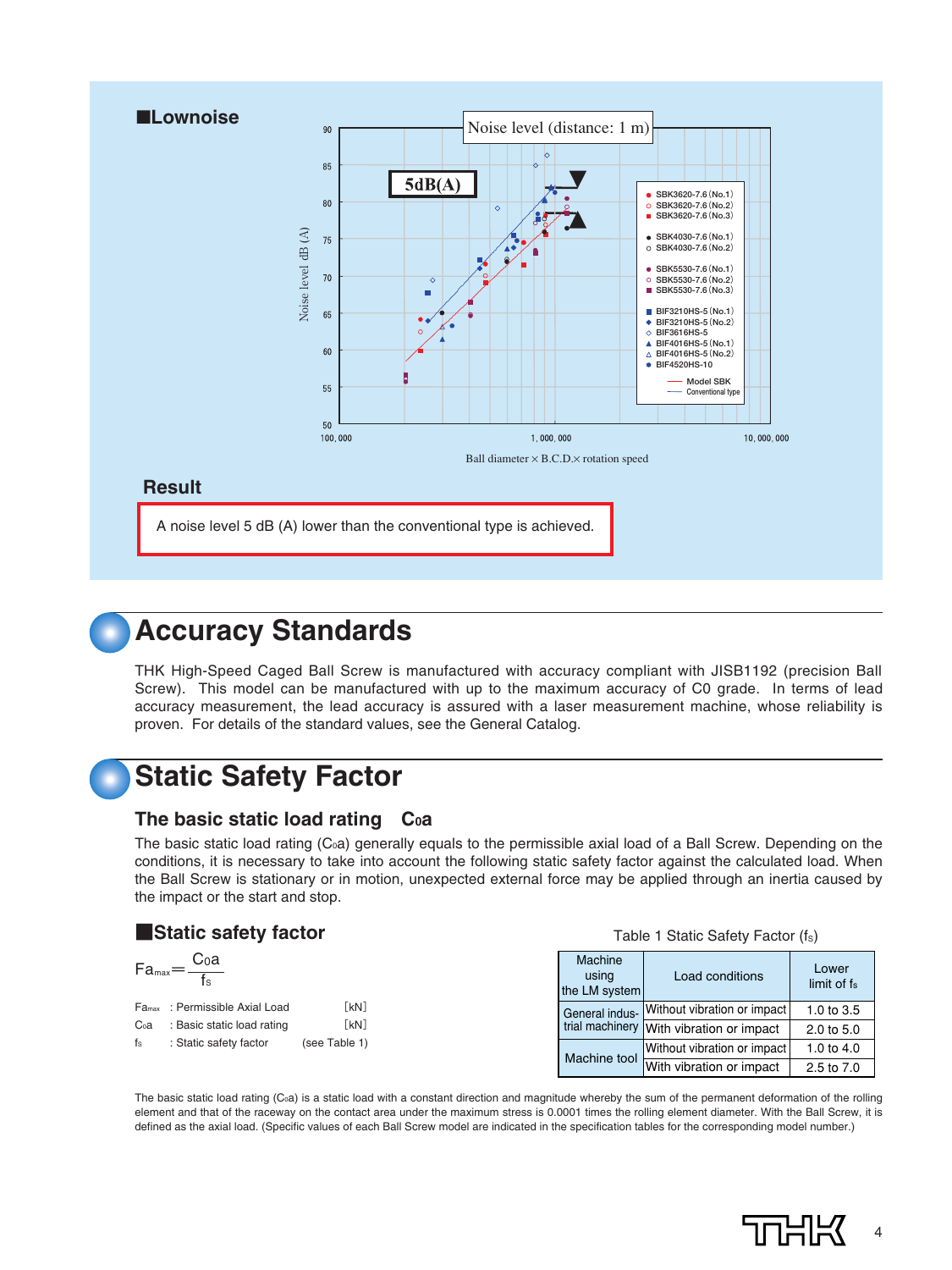### **Rated Life and Service Life Time**

### **Basic dynamic load rating Ca**

The basic dynamic load rating (Ca) is used in calculating the service life when a Ball Screw operates under a load. The basic dynamic load rating is a load with interlocked direction and magnitude under which the nominal life (L) equals to 10<sup>6</sup>rev. when a group of the same Ball Screw units independently operate. (Specific basic dynamic load ratings (Ca) are indicated in the specification tables of the corresponding model numbers.)

### ■**Rated Life**

 $\overline{1}$ 

 $\Delta$ 

The service life of the Ball Screw is calculated from the following equation using the basic dynamic load rating (Ca) and the applied axial load.

● Nominal Life (Total Number of Revolutions)

|    |                | L = $\left(\frac{\text{Ca}}{\text{f}_{\text{w}} \cdot \text{Fa}}\right)^3 \times 10^6$ |               |  |
|----|----------------|----------------------------------------------------------------------------------------|---------------|--|
|    |                |                                                                                        |               |  |
|    | ÷              | Nominal life                                                                           | [rev]         |  |
|    |                | (total number of revolutions)                                                          |               |  |
|    |                | Ca : Basic dynamic load rating                                                         | [N]           |  |
|    |                | Fa : Applied axial load                                                                | [N]           |  |
| fw | $\mathbb{R}^n$ | Load factor                                                                            | (see Table 2) |  |
|    |                |                                                                                        |               |  |
|    |                |                                                                                        |               |  |
|    |                |                                                                                        |               |  |

| Vibrations/<br>impact | Speed (V)                     | fw         |
|-----------------------|-------------------------------|------------|
| Faint                 | Very low<br>$V \leq 0.25$ m/s | 1 to 1.2   |
| Weak                  | Slow<br>$0.25 < V \le 1$ m/s  | 1.2 to 1.5 |
| Medium                | Medium<br>$1 < V \leq 2$ m/s  | 1.5 to 2   |
|                       | Hiah                          |            |

Table 2 Load Factor (fw)

 $V > 2$  m/s

2 to 3.5

\* For the rated service life, the load is calculated under condition that proper lubrication is applied and products are mounted within the suggested alignment values. The mounting components and surface are not prepared correctly, it can have adverse affect on the service life.

Strong

### ■**Service Life Time**

If the revolutions per minute is determined, the service life time can be calculated from the following equation using the nominal life (L).

$$
L_h = \frac{L}{60 \times N} = \frac{L \times Ph}{2 \times 60 \times n \times \ell_s}
$$
  
\n
$$
L_h : \text{Service life time} \qquad [h]
$$
  
\n
$$
N : \text{Revolutions per minute} \qquad [min^{-1}]
$$
  
\n
$$
n : Number of reciprocations\nper minute \qquad [min^{-1}]
$$
  
\n
$$
Ph : Ball screw lead \qquad [mm]
$$
  
\n
$$
\ell_s : \text{Stroke length} \qquad [mm]
$$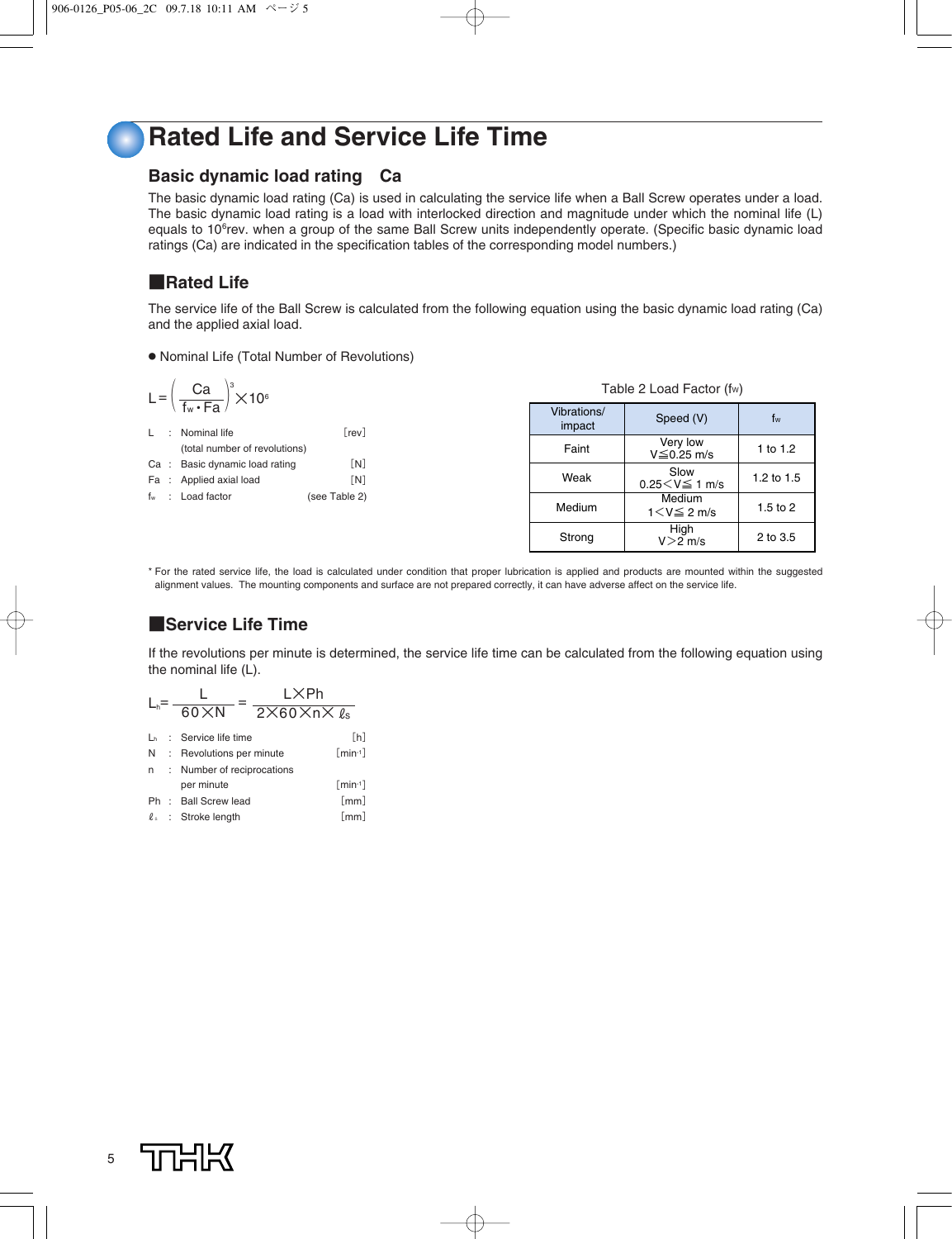

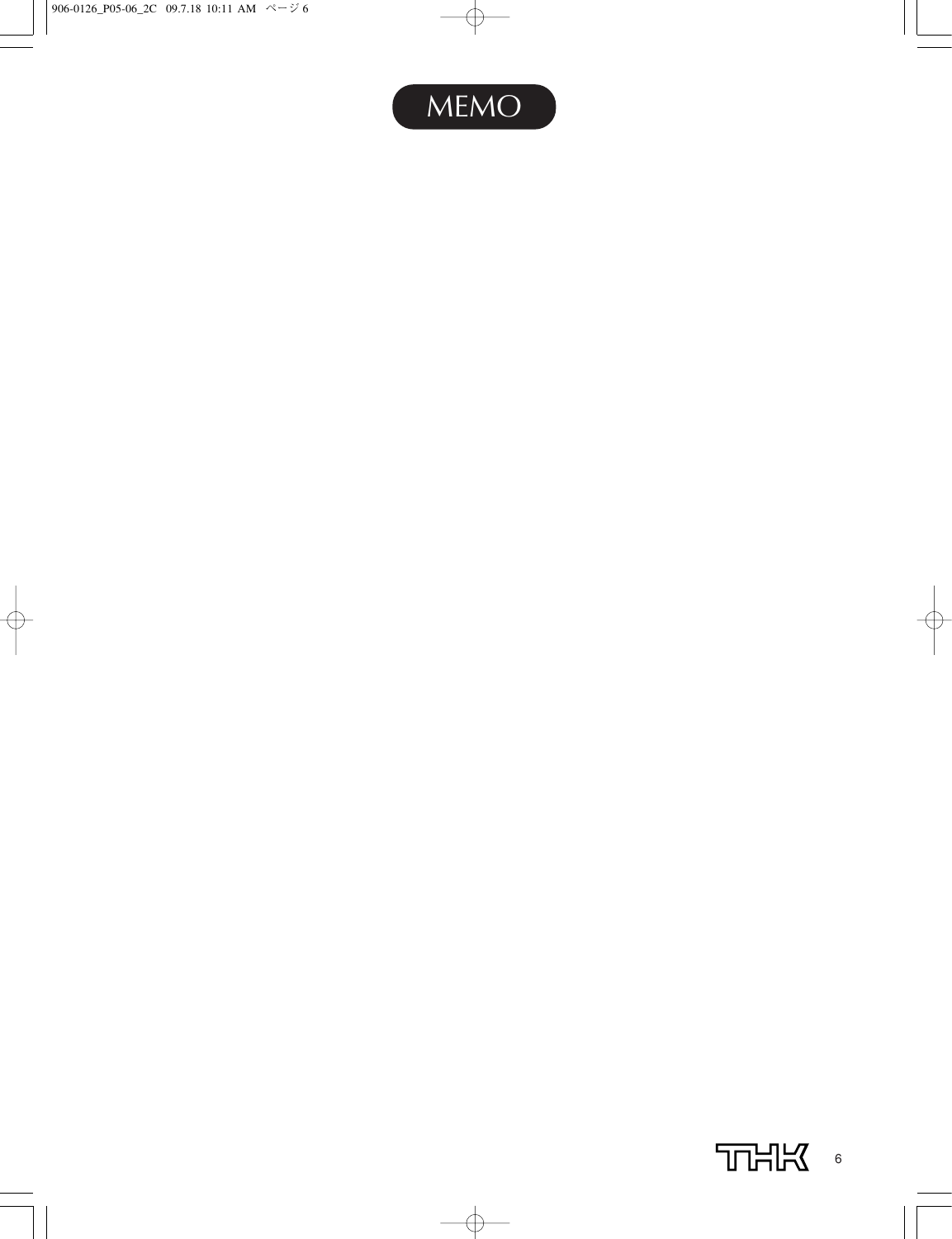### **Dimensional Table for Model SBK**



|              | Screw shaft         | Lead      | Ball center-to | Thread                                  | No. of                                 |            | Basic load rating | Rigidity         |
|--------------|---------------------|-----------|----------------|-----------------------------------------|----------------------------------------|------------|-------------------|------------------|
| Model No.    | outer diameter<br>d | <b>Ph</b> | dp             | -center diameter   minor diameter<br>dc | loaded circuits<br>Rows $\times$ turns | Ca<br>[kN] | Coa<br>[kN]       | K<br>$[N/\mu m]$ |
|              |                     |           |                |                                         |                                        |            |                   |                  |
| SBK 3620-7.6 | 36                  | 20        | 37.75          | 30.4                                    | $1\times3.8$                           | 48.5       | 85                | 870              |
| SBK 4020-7.6 | 40                  | 20        | 42             | 34.1                                    | $1\times3.8$                           | 59.7       | 112.7             | 970              |
| SBK 4030-7.6 | 40                  | 30        | 42             | 34.1                                    | $1\times3.8$                           | 59.2       | 107.5             | 970              |
| SBK 5020-7.6 | 50                  | 20        | 52             | 44.1                                    | $1\times3.8$                           | 66.8       | 141.9             | 1170             |
| SBK 5030-7.6 | 50                  | 30        | 52             | 44.1                                    | $1\times3.8$                           | 66.5       | 135               | 1170             |
| SBK 5036-7.6 | 50                  | 36        | 52             | 44.1                                    | $1\times3.8$                           | 65.9       | 135               | 1170             |
| SBK 5520-7.6 | 55                  | 20        | 57             | 49.1                                    | $1\times3.8$                           | 69.8       | 156.4             | 1250             |
| SBK 5530-7.6 | 55                  | 30        | 57             | 49.1                                    | $1\times3.8$                           | 69.2       | 147               | 1250             |
| SBK 5536-7.6 | 55                  | 36        | 57             | 49.1                                    | $1\times3.8$                           | 69.1       | 148.7             | 1260             |

Note: With model SBK, the raising of both ends of the thread groove is not available. When designing your system this way, contact THK.

## **Example of model number coding**

**① ② ③ ④ ⑤ ⑥** 

# **SBK3620-7.6 QZ RR G0 + 1500L C5**

① Model number ② With QZ Lubricator (without QZ Lubricator: no symbol)

③ Seal symbol (RR: labyrinth seal on both ends; WW: wiper ring on both ends)

④ Axial clearance symbol

⑤ Overall screw shaft length (in mm) ⑥ Accuracy symbol

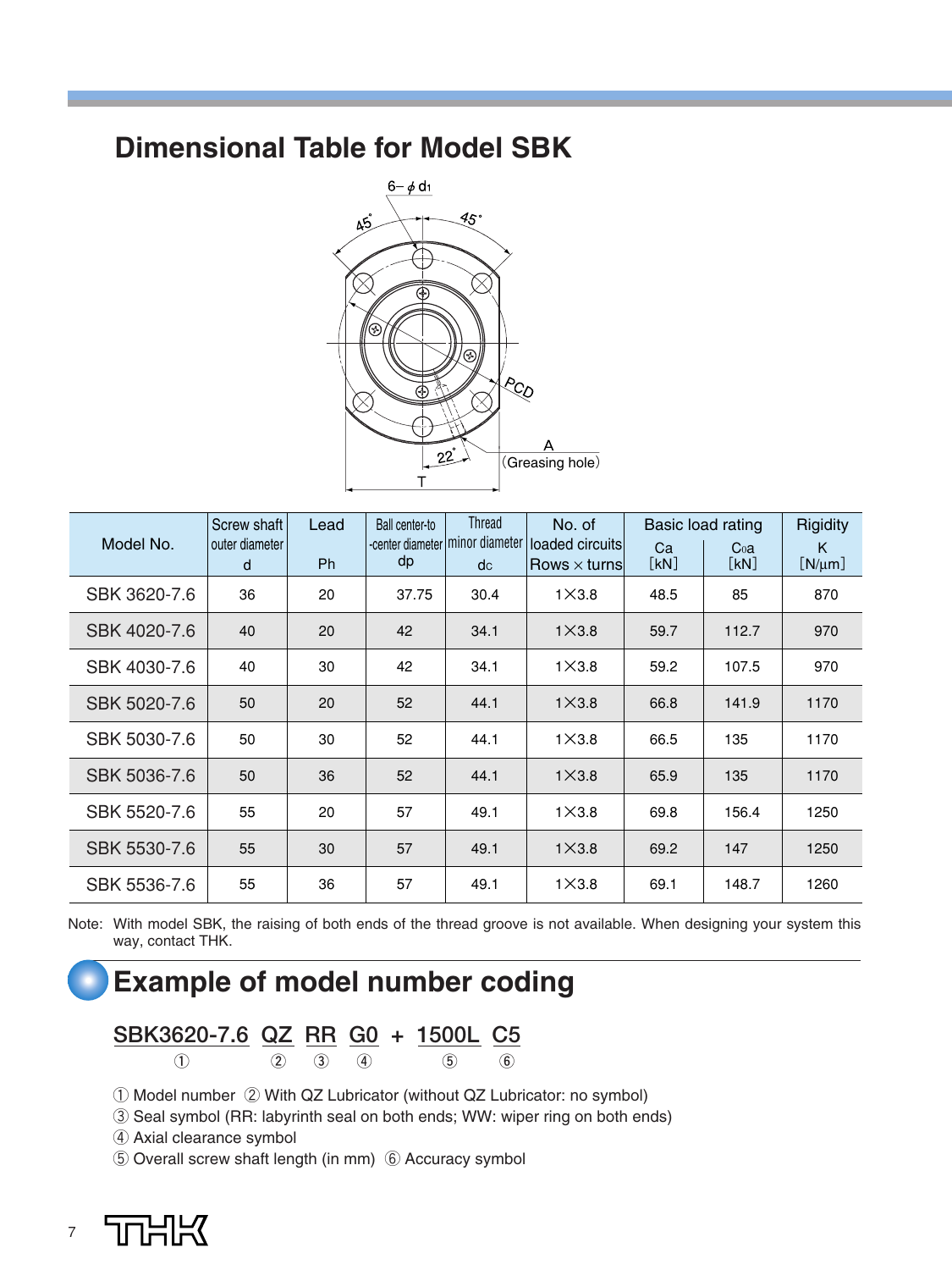

|    |                                                   |                |    |                | Nut dimensions |                |           |                   | Screw shaft inertial                               | <b>Nut</b> | UIIIL. IIIIII<br>Shaft |
|----|---------------------------------------------------|----------------|----|----------------|----------------|----------------|-----------|-------------------|----------------------------------------------------|------------|------------------------|
|    |                                                   |                |    |                |                |                |           |                   |                                                    |            |                        |
|    | Outer diameter   Flange diameter   Overall length |                |    |                |                |                |           | Greasing hole     | moment/mm                                          | mass       | mass                   |
| D  | $D_1$                                             | $\mathsf{L}_1$ | H  | B <sub>1</sub> | <b>PCD</b>     | d <sub>1</sub> | <b>Tw</b> | $\mathsf{A}$      | $\left[\text{kg}\cdot\text{cm}^2/\text{mm}\right]$ | [kg]       | $[\text{kg/m}]$        |
| 73 | 114                                               | 110            | 18 | 81             | 93             | 11             | 86        | PT1/8             | $1.29 \times 10^{-2}$                              | 3.4        | 5.0                    |
| 80 | 136                                               | 110            | 20 | 79             | 112            | 14             | 103       | PT1/8             | $1.97 \times 10^{-2}$                              | 4.5        | 5.7                    |
| 80 | 136                                               | 148            | 20 | 117            | 112            | 14             | 103       | PT1/8             | $1.97 \times 10^{-2}$                              | 5.6        | 7.0                    |
| 90 | 146                                               | 110            | 22 | 77             | 122            | 14             | 110       | PT1/8             | $4.82 \times 10^{-2}$                              | 5.3        | 10.2                   |
| 90 | 146                                               | 149            | 22 | 116            | 122            | 14             | 110       | PT1/8             | $4.82 \times 10^{-2}$                              | 6.6        | 11.9                   |
| 90 | 146                                               | 172            | 22 | 139            | 122            | 14             | 110       | PT1/8             | $4.82 \times 10^{-2}$                              | 7.4        | 12.5                   |
| 96 | 152                                               | 110            | 22 | 77             | 128            | 14             | 114       | PT <sub>1/8</sub> | $7.05 \times 10^{-2}$                              | 5.7        | 13.0                   |
| 96 | 152                                               | 149            | 22 | 116            | 128            | 14             | 114       | PT1/8             | $7.05 \times 10^{-2}$                              | 7.2        | 14.8                   |
| 96 | 152                                               | 172            | 22 | 139            | 128            | 14             | 114       | PT1/8             | $7.05 \times 10^{-2}$                              | 8.1        | 15.5                   |

Note: The rigidity values in the table represent spring constants each obtained from the load and the elastic displacement when providing a preload 10% of the basic dynamic load rating (Ca) and applying an axial load three times greater than the preload. These values do not include the rigidity of the components related to mounting the ball screw nut. Therefore, it is normally appropriate to regard roughly 80% of the value in the table as the actual value.

If the applied preload (Fa<sub>0</sub>) is not 0.1 Ca, the rigidity value (K<sub>N</sub>) is obtained from the following equation.

 $K_N=K\left(\frac{Fa_0}{0.1Ca}\right)^{\frac{1}{3}}$  K: Rigidity value in the dimensional table.  $\frac{1}{3}$ 

Unit: mm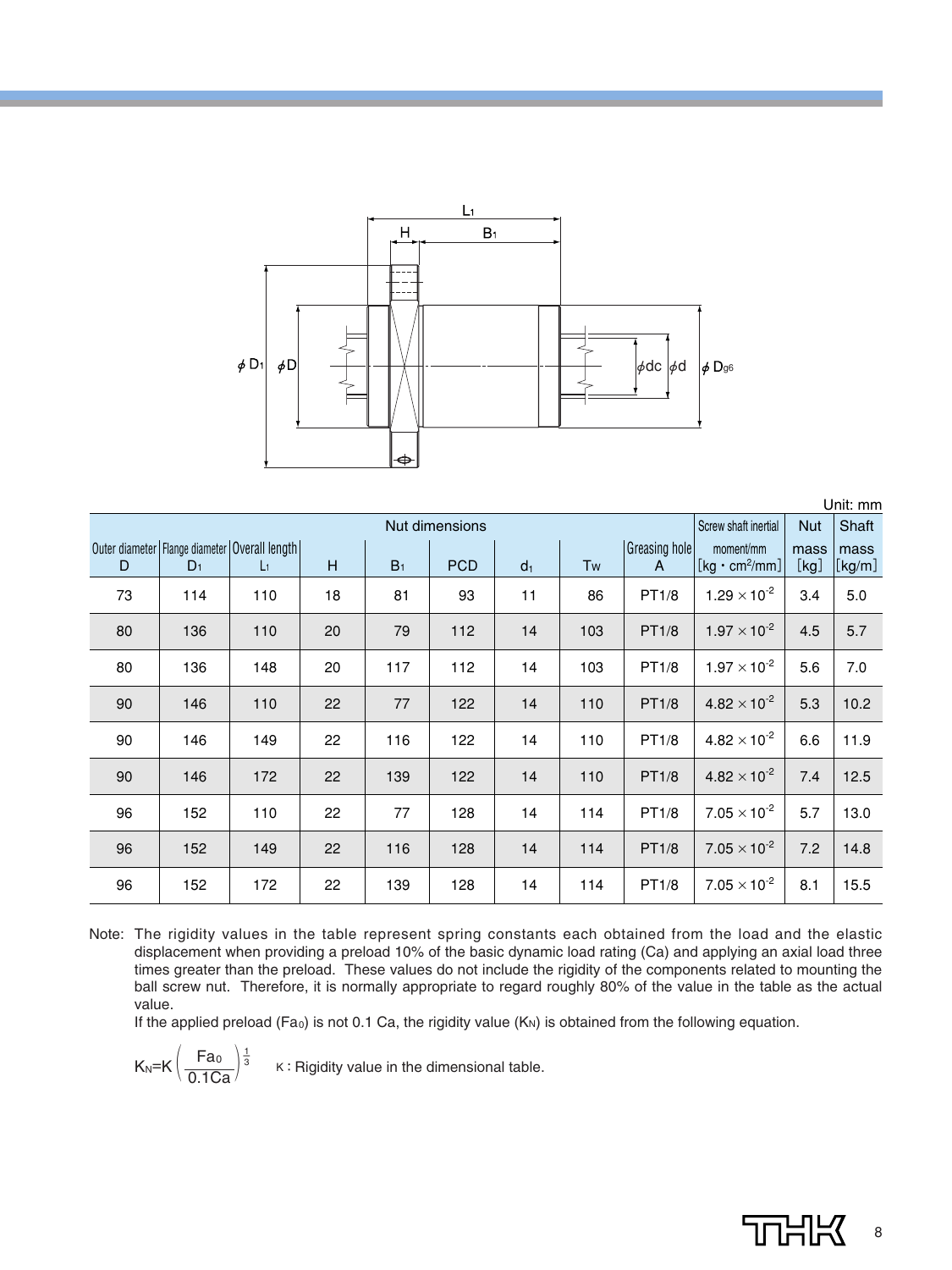# **Options**

For model SBK, two options are available to achieve long-term maintenance-free operation. Specifically, they are QZ Lubricator for Ball Screws, which contains a highly oil-impregnated fiber net, and Wiper Ring, which is a contact seal for Ball Screws highly capable of removing foreign matter.

### ■**QZ Lubricator**

QZ Lubricator feeds a right amount of lubricant to the ball raceway of the ball screw shaft. This allows an oil film to be constantly formed between the balls and the raceway, improves lubrications and significantly extends the lubrication maintenance interval.

The structure of QZ Lubricator consists of three major components: (1) a heavily oil-impregnated fiber net (stores the lubricant), (2) a high-density fiber net (applies the lubricant to the raceway) and (3) an oil-control plate (adjusts the oil flow). The lubricant contained in the QZ Lubricator is fed by the capillary phenomenon, which is used also in felt pens and many other products.



### **<Features>**

●Since it supplements an oil loss, the lubrication maintenance interval can be significantly extended.

●Since the right amount of lubricant is applied to the ball raceway, an environmentally friendly lubrication system that does not contaminate the surroundings is achieved.

Note) QZ Lubricator has a vent hole. Do not block the hole with grease or the like.

### ■**Wiper Ring**

With the wiper ring W, special resin with a high wear resistance and a low dust generation which removes and prevents foreign materials from entering the ball screw nut while elastically contacting the circumference of the ball screw shaft and the screw thread.



#### **<Features>**

- ●A total of eight slits on the circumference remove foreign materials in succession, and prevent entrance of foreign material.
- ●Contacts the ball screw shaft to reduce the flowing out of grease.
- ●Contacts the ball screw shaft at a constant pressure level using a spring, thus to minimize the heat generation.
- ●Since the material is highly resistant to the wear and the chemicals, its performance will not easily be deteriorated even if it is used over a long period.



9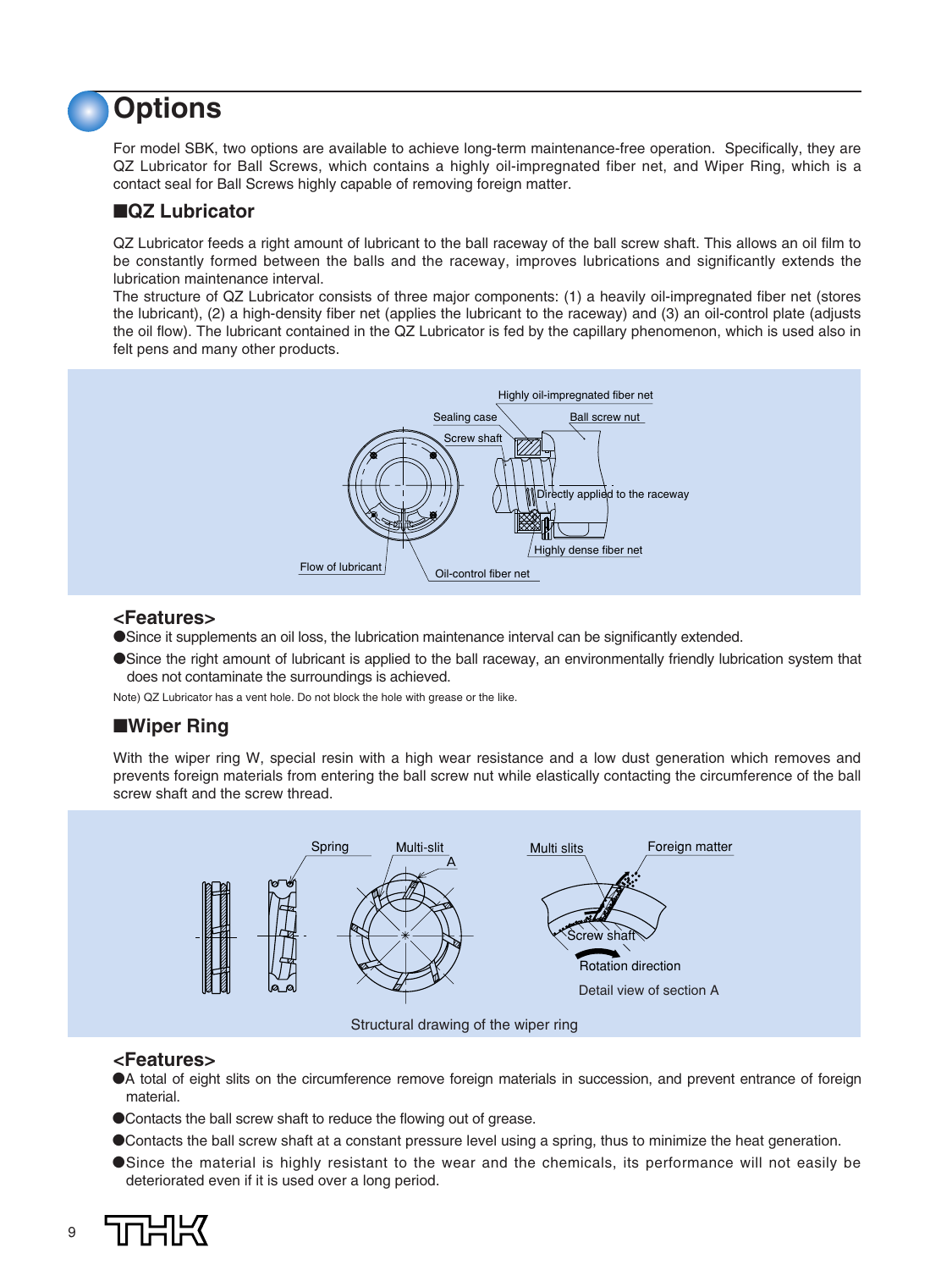# **The Ball Screw Nut Dimensions with the Wiper Ring (WW) and QZ Lubricator (QZ) Attached**



Unit: mm

|             |                          | Dimensions with WW attached |                | Dimensions with QZWW attached                          |               |                       |                             |
|-------------|--------------------------|-----------------------------|----------------|--------------------------------------------------------|---------------|-----------------------|-----------------------------|
| Model No.   | Length<br>$\mathsf{L}_1$ | H                           | D <sub>1</sub> | Flange width   Flange diameter   Outer diameter  <br>D | Length<br>QWL | Outer diameter<br>QWD | Overall length<br><b>AL</b> |
|             |                          |                             |                |                                                        |               |                       |                             |
| SBK3620-7.6 | 110                      | 18                          | 114            | 73                                                     | 28            | 69                    | 166                         |
| SBK4020-7.6 | 110                      | 20                          | 136            | 80                                                     | 30.5          | 79                    | 171                         |
| SBK4030-7.6 | 148                      | 20                          | 136            | 80                                                     | 30.4          | 79                    | 208.8                       |
| SBK5020-7.6 | 110                      | 22                          | 146            | 90                                                     | 35            | 89                    | 180                         |
| SBK5030-7.6 | 149                      | 22                          | 146            | 90                                                     | 35            | 89                    | 219                         |
| SBK5036-7.6 | 172                      | 22                          | 146            | 90                                                     | 35            | 89                    | 242                         |
| SBK5520-7.6 | 110                      | 22                          | 152            | 96                                                     | 32            | 95                    | 174                         |
| SBK5530-7.6 | 149                      | 22                          | 152            | 96                                                     | 32            | 95                    | 213                         |
| SBK5536-7.6 | 172                      | 22                          | 152            | 96                                                     | 32            | 95                    | 236                         |